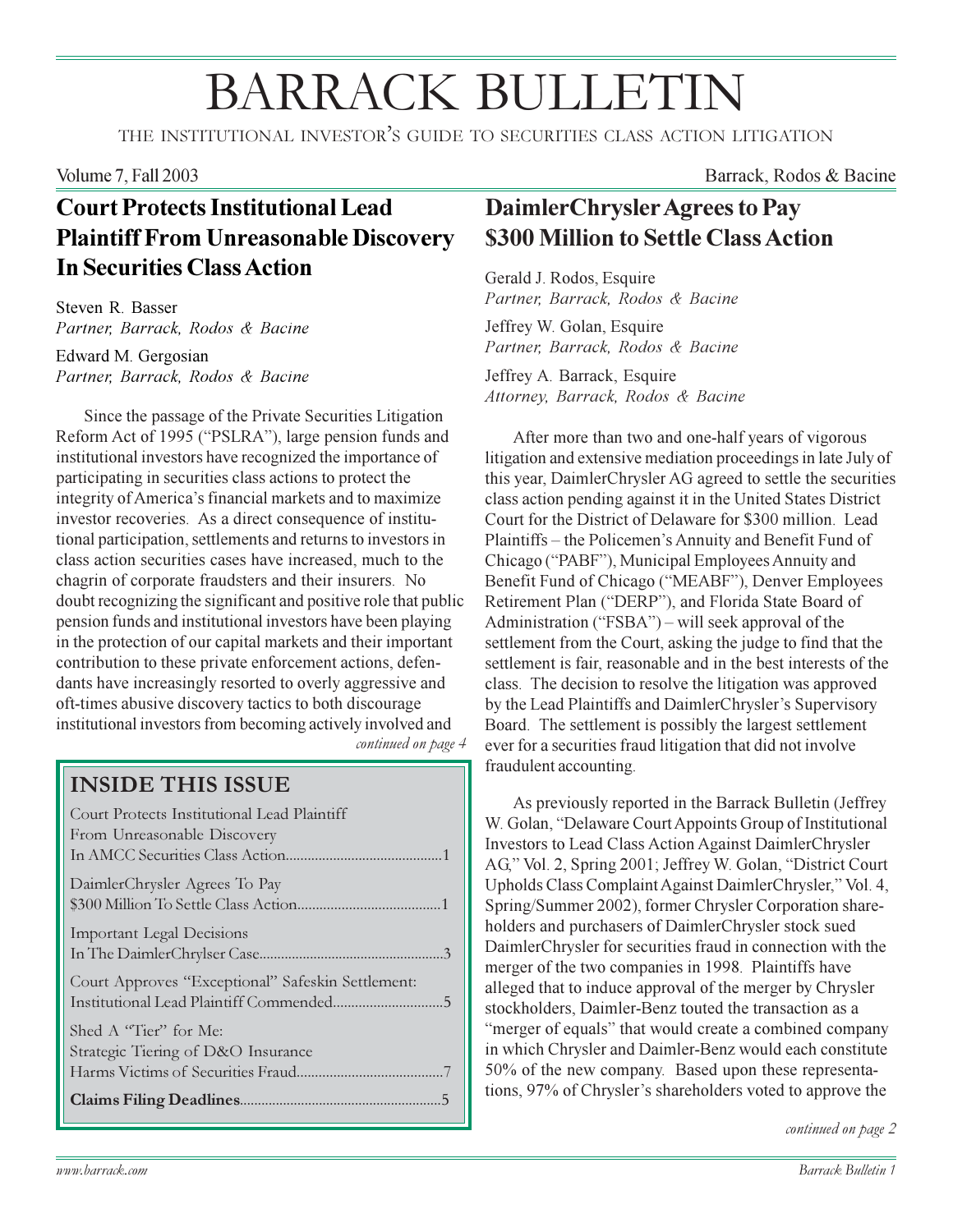#### \$300 Million DaimlerChrysler Settlement

continued from page 1

merger at a price of \$57.50 per Chrysler share, including a premium of only 28% over Chrysler's market price, which was set at that level to reflect the relative value the two companies brought to the transaction. Daimler-Benz convinced Chrysler management, which wanted a premium of at least 40%, that the lower premium was appropriate since this was not an acquisition but rather a merger of equals.

However, on October 30, 2000, Jürgen Schrempp, former CEO of Daimler-Benz and current CEO of DaimlerChrysler, stated to the Financial Times that he no longer had any reason to maintain the fiction of the "merger-of-equals"; that "the structure we have now with Chrysler (as a standalone division) was always the structure I wanted....We had to go a roundabout way but it had to be done for psychological reasons. If I had gone and said Chrysler would be a division, everybody on their side would have said: 'There is no way we'll do a deal.' But it's precisely what I wanted to do." In the two years after the merger, the former Daimler-Benz executives effectively took over DaimlerChrysler and forced Chrysler to become a standalone division of the new company. Contrary to

what Chrysler shareholders were led to expect, there has been no dual operational control or dual operational headquarters, because the Daimler defendants never intended such a union. Indeed, plaintiffs allege that the former Daimler-Benz and its executives misled Chrysler shareholders and DaimlerChrysler investors to fulfill their plan to acquire Chrysler at a bargain price and subordinate it as just another operating division of the company.



Gerald J. Rodos

The PABF, MEABF, DERP and FSBA were each appointed by the Court on March 30, 2001, as Lead Plaintiffs for the Action. In March 2002, defendants' motion to dismiss Lead Plaintiffs' First Amended Complaint was denied in part and granted in part by the Court. By that order, the Court denied the motions to dismiss Lead Plaintiffs' claims that defendants misrepresented the merger as a "merger of equals" in obtaining approval of the merger from Chrysler shareholders and during the class period.

Discovery commenced in May 2002 following Court approval of the filing of the Lead Plaintiffs' Second

Amended Complaint and entry of a scheduling order for the action. Lead Counsel served upon defendants interrogatories and document requests and reviewed and analyzed defendants' responses thereto and hundreds of thousands of documents produced by the defendants and by non-parties, including documents produced by the investment banking firms retained by Chrysler and by Daimler-Benz, respectively, in connection with the negotiation and consummation of the Merger. Lead Counsel also initiated proceedings in the United Kingdom to obtain evidence in the possession of the Financial Times Ltd. Lead Counsel conducted and/or participated in more than 36 depositions in the United States, Germany and England. and made extensive additional inquiries as to pertinent facts, including through consultation with German speaking attorneys retained by Lead Counsel, independent financial advisors, merger and acquisition experts, and damages experts.

#### The Lead Plaintiffs have strongly endorsed the Settlement.

Lead Plaintiffs filed their motion for class certification in the fall of 2002, and the defendants conducted depositions of each of the Lead Plaintiffs in connection with the motion. The class motion was briefed by the parties, and submitted to the Court in early 2003. In addition, Lead Plaintiffs proffered reports by three experts concerning the effect of the alleged misrepresentations and omissions on the merger exchange ratio and prices at which DaimlerChrysler stock traded during the class period. Defendants proffered reports by four experts in response to Lead Plaintiffs' expert reports. All discovery was concluded by the spring of 2003, with the exception of limited depositions that the Court indicated would be allowed for a small number of defendants' trial witnesses.

By Order dated June 11, 2003, the Court certified the case as a class action. In addition, the Court certified: (1) Lead Plaintiffs FSBA, PABF and MEABF as Class representatives for those members of the Class who exchanged Chrysler shares for DaimlerChrysler shares in connection with the Merger; (2) Lead Plaintiffs PABF, MEABF, and DERP as class representatives for those members of the class who acquired DaimlerChrsyler stock during the class period; and (3) approved Co-Lead Counsel as counsel for the class. (See side bar.)

Before the class motion was decided, defendants had moved for summary judgment on February 10, 2003, on a number of grounds, including, among others, that Lead Plaintiffs' claims were not timely brought and were barred continued on page 3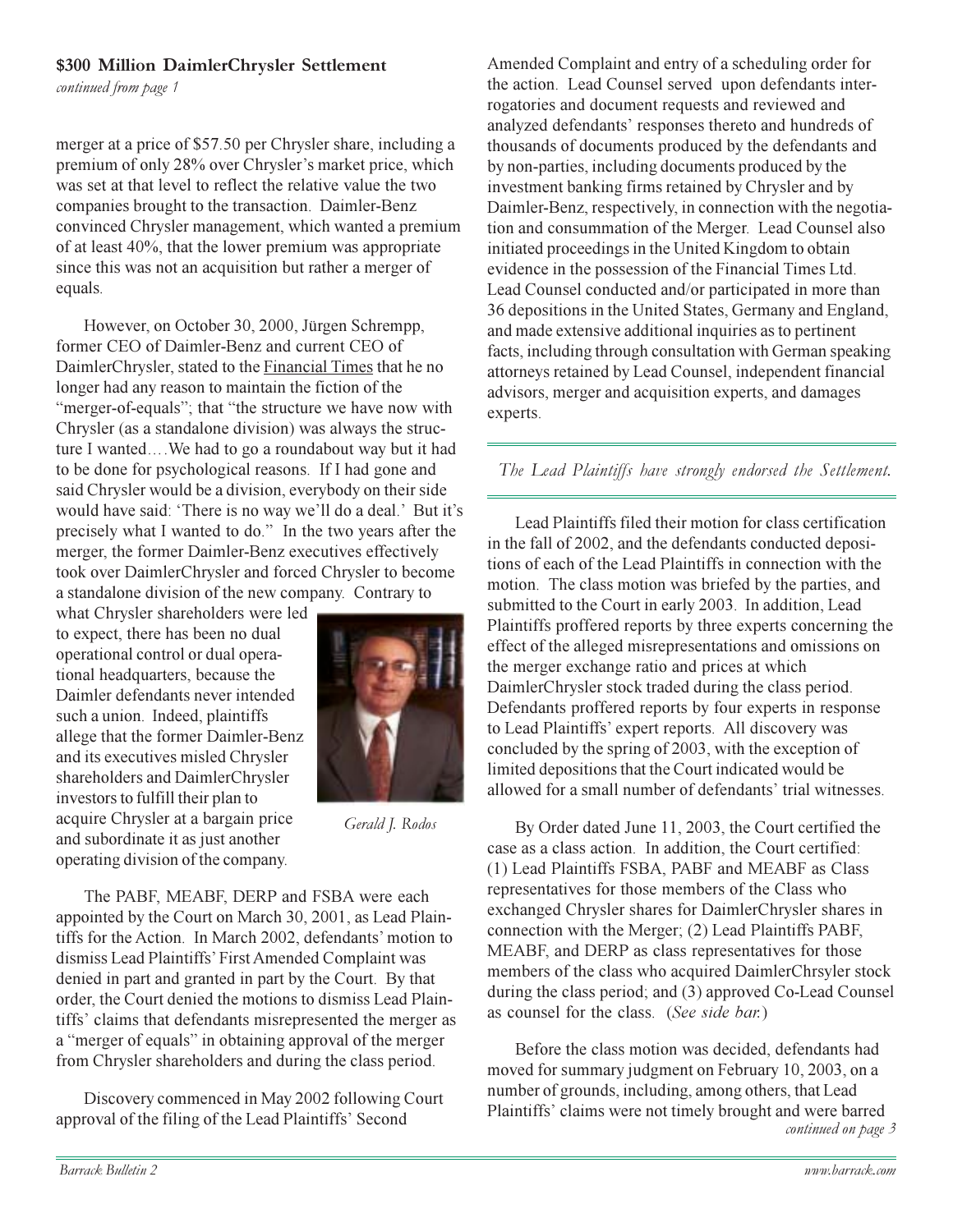#### \$300 Million DaimlerChrysler Settlement

continued from page 2

by the governing statute of limitations; that none of the documents disseminated by the defendants concerning the merger contained any false or misleading statements or omissions; and that Lead Plaintiffs' cannot recover any lost control premium. On June 25, 2003, the court rejected the statute of limitations argument and denied defendants' motion for summary judgment. (See side bar.) Trial of this action was scheduled to commence on December 1, 2003.

The \$300 million settlement was the product of extensive arm's length negotiations between the Lead Plaintiffs and Lead Counsel and counsel for the defendants. Commencing in May 2003, after the conclusion of virtually all fact and expert discovery and after the completion of briefing on defendants' motions for summary judgment, the parties began to discuss the possibility of settling the case. Those discus-



Jeffrey A. Barrack

sions, however, failed to result in a settlement. In June, 2003, the parties agreed to mediation and agreed upon an experienced mediator, a former federal judge, to facilitate

## **Important Legal Decisions In DaimlerChrysler**

Jeffrey W. Golan, Esquire Partner, Barrack, Rodos & Bacine

David E. Robinson, Esquire Attorney, Barrack, Rodos & Bacine

In June 2003, United States District Judge Joseph J. Farnan issued two important decisions in favor of plaintiffs in the DaimlerChrysler Securities Litigation. First, on June 11, 2003, Judge Farnan certified the action as a class action and appointed Lead Plaintiffs Florida State Board of Administration, Municipal Employees and Benefit Fund of Chicago, Policemen's Annuity and Benefit Fund of Chicago, and Denver Employees Retirement Plan as the representatives of the class. Second, on June 25, 2003, Judge Farnan denied defendants' motions for summary judgment, holding that the statute of limitations did not bar plaintiffs' claims in this action.

those negotiations. The mediation took place on July 29 and 30, 2003, during which the parties reached a settlement in principle. Each of the Lead Plaintiffs was present during the mediation sessions either in person or by phone. Counsel for the Lead Plaintiffs and the defendants set forth the agreement in principle in a Memorandum of Understanding executed in August, 2003. The terms of the Memorandum of Understanding were then incorporated into the Stipulation of Settlement between Lead Plaintiffs and defendants. On September 30, 2003, the parties intend to seek the Court's preliminary approval of the settlement. Should the Court preliminarily approve the settlement, members of the class will be notified of the details of the settlement and the date of the hearing on the fairness of the settlement. Members of the class will be given the opportunity to participate in the settlement by timely filing a claim form. Should the Court grant final approval of the settlement, it will dismiss the case against all of the defendants. Each of the Lead Plaintiffs has strongly endorsed the settlement. BR&B, along with other Lead Counsel, believe that the Settlement represents a very good recovery for the class, and shows the importance of public pension funds participating in class action lawsuits.

The Court will likely hear the motion for final approval of the settlement in late 2003 or early 2004. As always, class members will be required to file a proof of claim to participate in the settlement. If you have questions about the settlement, please contact Leslie Molder, Esquire, at 800/417-7305. ❖

#### **Class Certification**

On June 11, 2003, Judge Farnan certified a class consisting of  $(1)$  all persons who exchanged shares of Chrysler Corporation for shares of DaimlerChrysler AG in connection with the November 1998 merger of the two companies; and (2) all persons who purchased or acquired shares of DaimlerChrysler in the open market from the time of the merger through November 17, 2000. The class does not include foreign investors.

Judge Farnan appointed Barrack Rodos & Bacine as Co-Lead Counsel for the class and appointed the Lead Plaintiffs as the representatives of the class. The Court expressly found that the four institutional Lead Plaintiffs "have sufficient understanding and knowledge of the legal basis and factual allegations underlying this action such that they are adequate representatives of the class," and that the Lead Plaintiffs' attorneys "are well qualified and highly experienced such that they can adequately conduct this litigation and represent the interests of the class."  $In$ continued on page 6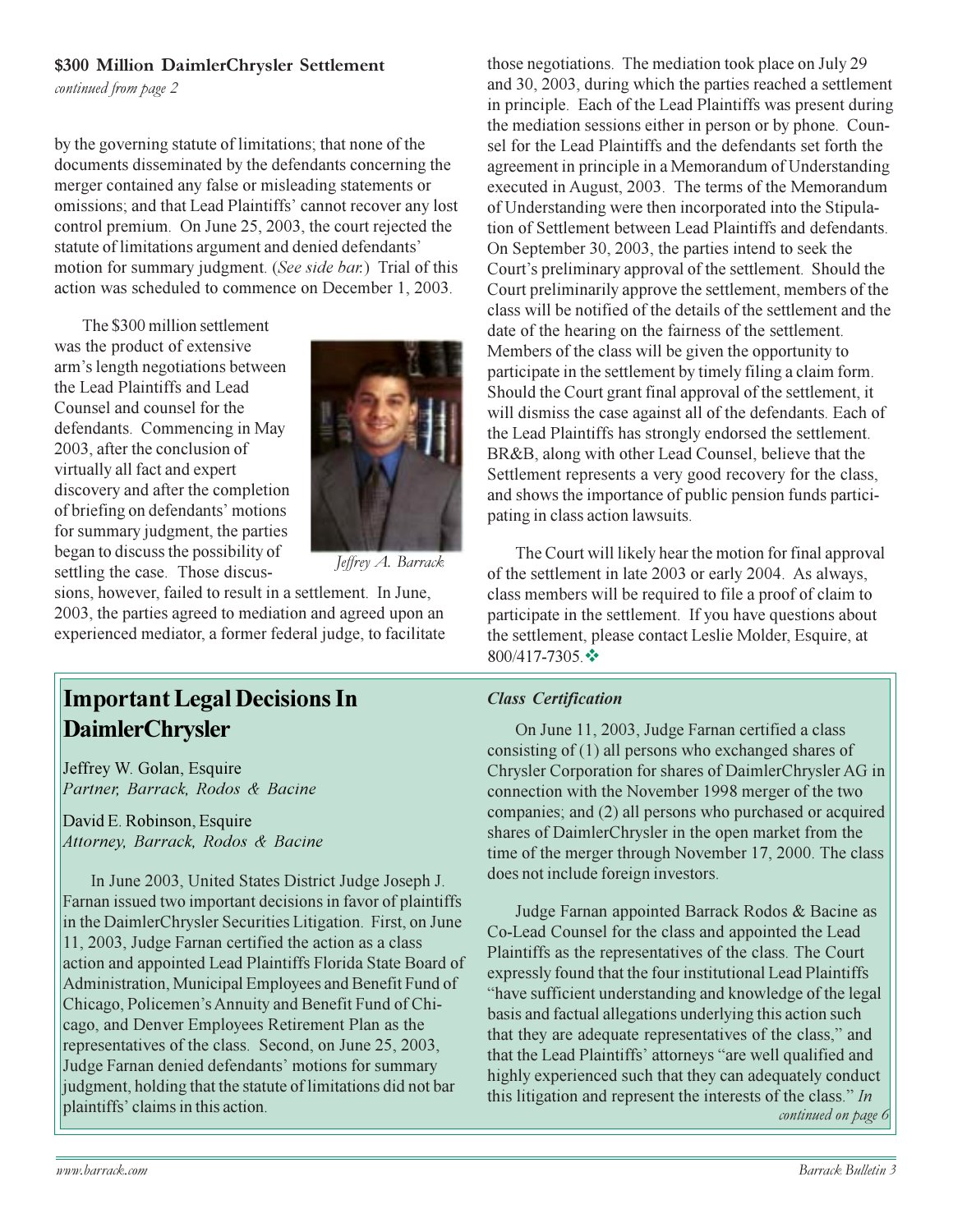#### **Court Protects Institutional Lead Plaintiff**

continued from page 1

harass existing institutional Lead Plaintiffs into low-ball settlements, or even throwing in the towel.

Recently, the Florida State Board of Administration ("FSBA"), one of the nation's largest public pension funds, was the object of such discovery tactics as the Lead Plaintiff in the Applied Micro Circuits Corporation ("AMCC") Securities Litigation, pending in the United States District Court for the Southern District of California. Barrack, Rodos & Bacine ("BR&B") is FSBA's courtapproved Lead Counsel.

Despite providing abundant documentation of its AMCC securities transactions during the class period in support of its motion to certify the proceedings as a class action and submitting one of its employees to a full day of deposition testimony concerning its AMCC transactions, defendants sought to take a second deposition to obtain testimony by FSBA in the following 10 areas:

1. FSBA's knowledge and approval of the allegations in the consolidated complaint;

2. FSBA's policies, procedures, and guidelines governing litigation in general and securities class action litigation in particular;

3. FSBA's direction and control of the litigation;

4. FSBA's experience as a class representative in other securities class actions;

5. FSBA's fiduciary duties and obligations with regard to the funds for which



Edward M. Gergosian

FSBA is a trustee and with respect to the potential class members FSBA seeks to represent in the litigation;

6. The reasons for FSBA's decision to seek to serve as class representative in the litigation;

7. Investigations of, or lawsuits brought by or against FSBA or any trustee, officer or senior manager concerning management and/or oversight of the funds for which FSBA is a trustee:

8. The reasons for FSBA's selection and retention of its present counsel in the litigation;

9. The operation and functionality of FSBA's electronic mail system, including the software, hardware, and back-up methodology used by the fund; and

10. The identity, purpose and function of FSBA's computer systems, file servers, and software applications.

In reaction to this blatantly inappropriate fishing expedition, Lead Counsel BR&B, on behalf of the FSBA, timely moved for a protective order from the Court, contending that to allow such burdensome and unnecessary discovery would fly in the face of the intent of Congress in passing the PSLRA. BR&B explained that Congress envisioned that passage of the PSLRA would inspire large institutional investors and public pension funds like FSBA to take a leading role in protecting the integrity of our capital markets. BR&B noted that to encourage institutional investors to step forward, the PSLRA requires courts "to presume that the member of the purported class with the largest financial stake in the relief sought is the 'most adequate plaintiff," (H.R. Conf. Rep. No. 104-369 at 34 (1995)) and contemplates that the lead plaintiff will inevitably fulfill the role of class representative. Because of their governance structures, their sophistication, their independent resources and their experiences as fiduciaries, public pension funds are well-qualified to see that securities class actions are litigated in the best interest of the class. To facilitate appointment of public pension funds as lead plaintiffs and ultimately as class representatives, Congress recognized that those funds will ordinarily meet the adequacy and typicality requirements for class representation.

BR&B also argued that the FSBA had been more than forthcoming with information about its adequacy as a class representative and the typicality of its claims, providing, among other things, a wealth of information about its purchases of AMCC securities during the class period and its securities class action litigation history. For example, FSBA's sworn certification filed with its Motion for Appointment as Lead Plaintiff (as required by the PSLRA), listed each action in which it had served as lead plaintiff and provided a listing of its transactions in the securities of AMCC during the class period. FSBA also provided interrogatory responses identifying all class action securities litigation in which it had been a named plaintiff in the preceding 3 years, all cases in which it had moved for class certification, and all entities that had provided portfolio investment services with regard to AMCC securities in the preceding 3 years, while producing numerous documents detailing its holdings in AMCC securities and providing deposition testimony on AMCC transaction-related subjects.

continued on page 5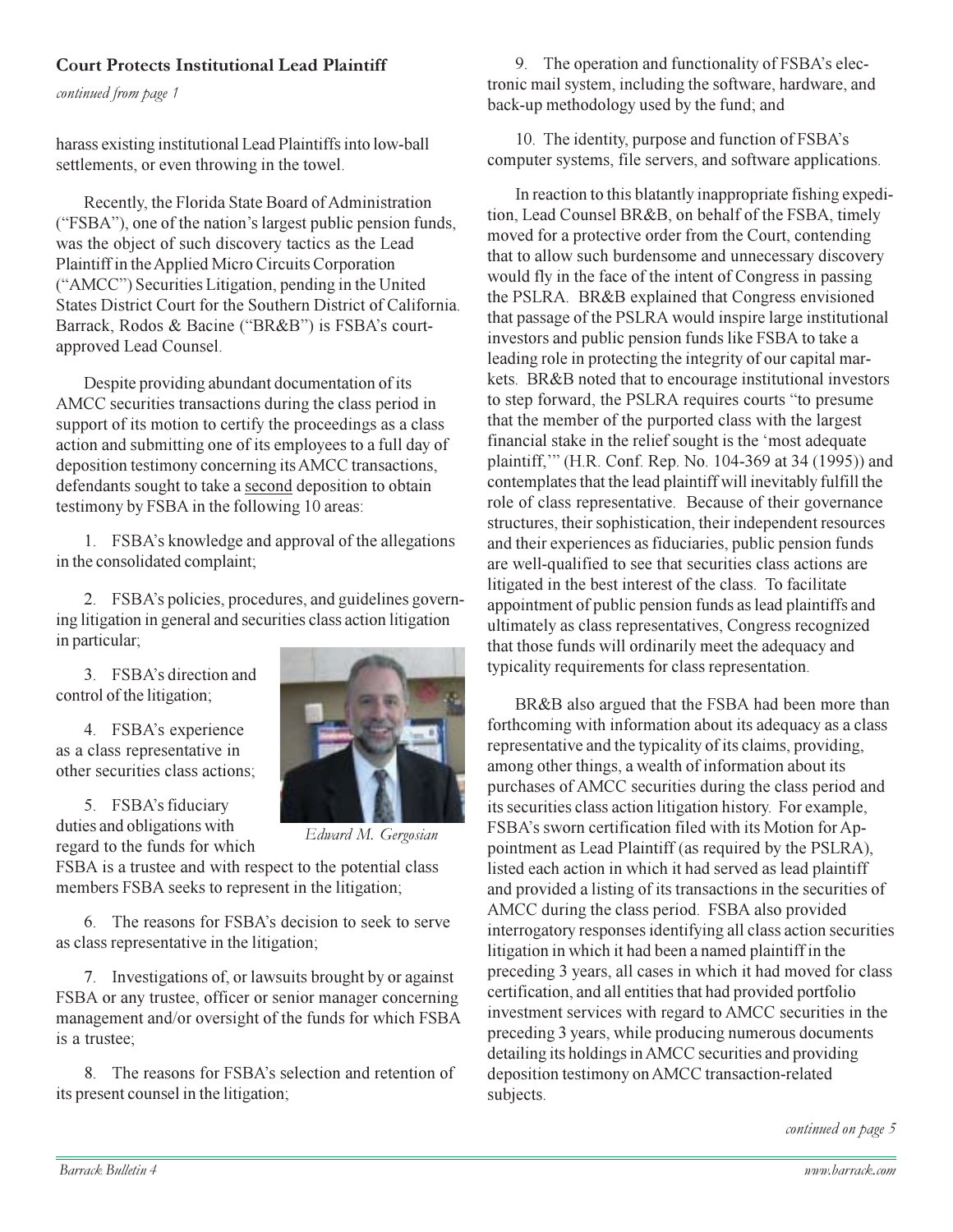#### **Court Protects Institutional Lead Plaintiff**

continued from page 4

In granting FSBA's motion for a protective order, Magistrate Judge Anthony J. Battaglia focused on two questions relevant to the determination of a plaintiff's adequacy to represent the interests of a class under the Federal Rules of Civil Procedure: (a) whether the named plaintiff and its counsel have any conflicts of interest with other class members; and (b) whether the named plaintiff and its counsel will vigorously prosecute the action on behalf of the class. Judge Battaglia concluded that the FSBA had already produced ample information addressing the conflict of interest inquiry and that any marginal relevance of the cumulative and duplicative information sought by defendants was outweighed by the burden and expense of reconvening a second deposition. The Court also determined that the Ninth Circuit has neither adopted nor endorsed the extensive inquiry sought by defendants to determine the adequacy of an institutional investor in a securities fraud action to represent the interests of a class. The court found that the "traditional adequacy inquiry" described by the Ninth Circuit in In re Mego Fin. Corp. Sec. Litig., 213 F.3d 454 (9th Cir. 2000), was sufficient and that the wide-ranging discovery sought by the defendants was simply irrelevant to that inquiry.

Judge Battaglia's decision protecting FSBA from burdensome, cumulative and irrelevant discovery signals a judicial appreciation for the important role that Congress has established for institutional investors by encouraging an assertive role in the control of meritorious securities class actions. As proponents of PSLRA-type reforms have recognized, we are hopeful that a rising tide of federal judges will similarly recognize that it is necessary to reduce the discovery burden placed on institutional investors who participate as lead plaintiffs concerning class certification and representation issues. To protect the salutary roles that institutional investor lead plaintiffs have played and will continue to play in these important cases, BR&B will continue to advocate restrictions on burdensome discovery served upon its clients .\*

### **Claims Filing Deadlines**

Barrack Rodos & Bacine now provides up to date claims filing information online. Visit the Investor Resources Center at www.barrack.com for detailed claims filing deadline information.

## **Court Approves "Exceptional" Safeskin Settlement: Institutional Lead Plaintiff Commended**

Steven R. Basser Partner, Barrack, Rodos & Bacine

By Order and Opinion dated April 2, 2003, the Honorable Barry Ted Moskowitz, Judge of the United States District Court for the Southern District of California. approved a settlement in the amount of \$55 million in the Safeskin Securities Litigation in which the Public School Teachers' Pension & Retirement Fund of the City of Chicago ("Chicago Teachers' Fund") served as a Co-Lead Plaintiff. Barrack, Rodos & Bacine, retained by the Chicago Teachers' Fund, served as Co-Lead Counsel. The



Court characterized the settlement as "exceptional," particularly in view of the considerable risk and expense in proceeding to trial, the existence of serious disputed questions of law and fact, and concerns regarding Safeskin's ability to satisfy a large judgment.

Steven R. Basser

The Court commended the active involvement of the Chicago Teachers' Fund and found it particularly important in determining the reasonableness of the settlement:

[T] he Fund's board of trustees met to extensively review, analyze and evaluate the merits of the action and determine whether the proposed \$55 million settlement should be approved as fair, reasonable and in the best interests of the Class. The Court finds the Fund's support of the settlement extremely persuasive as to its reasonableness.

(Jason Stanley et al. v. Safeskin Corporation, et al., Case No. 99CV454 BTM (LSP) (S.D.Cal., April 3, 2003), slip op. at 5.) The Court also noted the important role the Fund played in determining a reasonable attorneys' fee for procuring such an "exceptional" result:

As an experienced and sophisticated institutional investor, the Fund had the wherewithal to evaluate the appropriateness of the fees in this case, a pecuniary interest in the result, and a fiduciary duty to its investors to ensure that it recovered the maximum amount from the common fund.

 $(Id,$  slip op. at 7.)

continued on page 8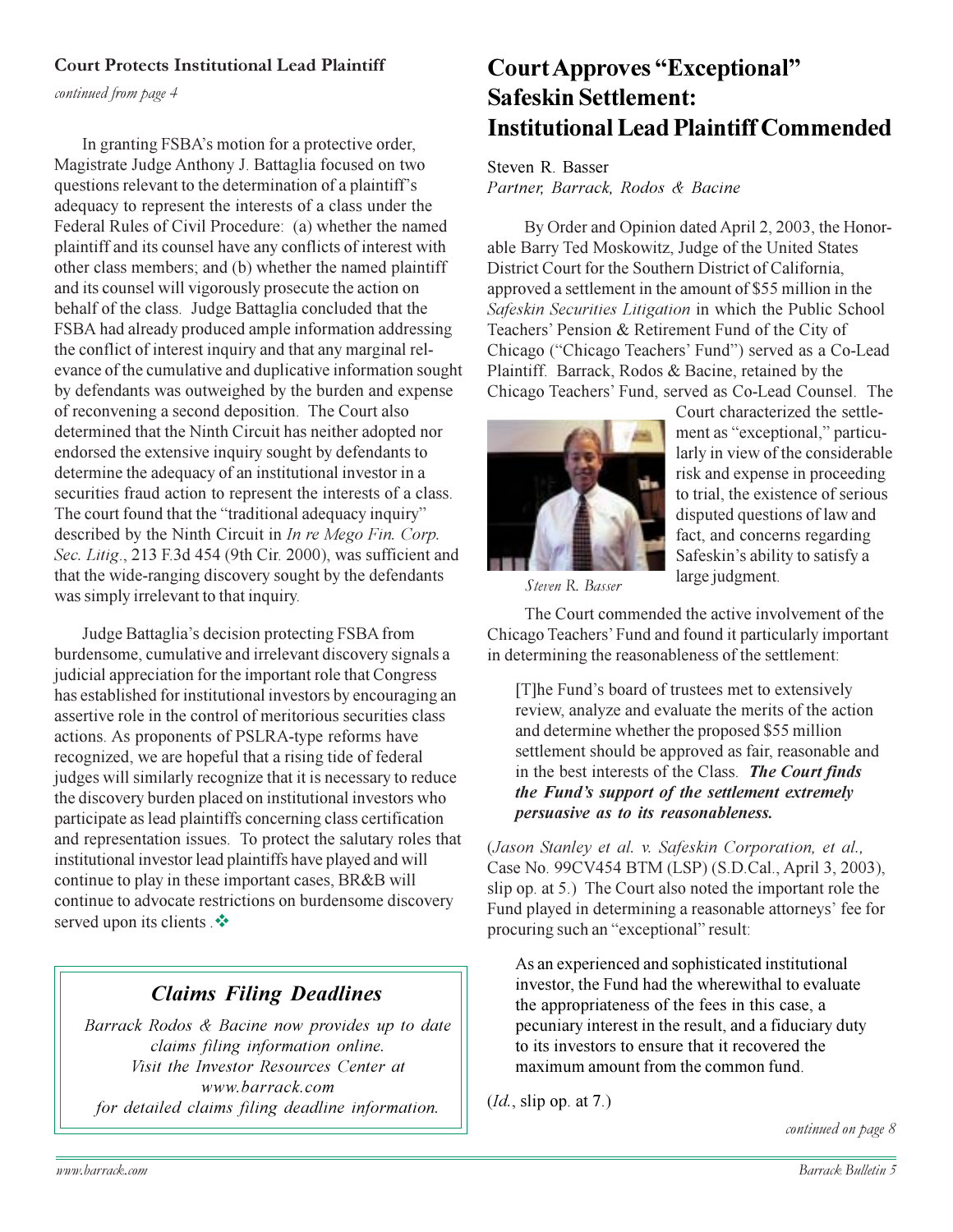#### **Important DaimlerChrysler Decisions**

continued from page 3

re: DaimlerChrysler AG Securities Litigation, 216 F.R.D. 291, 300 (D.Del. 2003).

The Court also rejected defendants' challenge to the FSBA based on its participation as lead plaintiff in numerous securities actions. The Court specifically held that the "professional plaintiff" restriction included in the Private Securities Litigation Reform Act of 1995 ("PSLRA"), which imposes a "five cases in three years" limit on the number of securities class actions in which an investor may act as lead plaintiff, does not apply to institutional investors, noting that the "FSBA has been quite attentive" to this litigation since its inception, thereby dispelling any concern that FSBA is distracted by its role in other cases." Id., at \*7. Judge Farnan thus joined an ever-increasing number of courts favoring institutional leadership of securities class actions.

#### **Statute of Limitations**

Less than two weeks later, on June 25, 2003, Judge Farnan denied a portion of defendants' motions for summary judgment, holding that the statute of limitations did not bar plaintiffs' claims in this action. Defendants claimed that plaintiffs were barred from



Jeffrey W. Golan

bringing the action because the first complaint was filed on November 27, 2000, even though plaintiffs were on "inquiry notice" of their claims as early as mid-November 1998. The Court described "inquiry notice" as the point when plaintiffs discover, or in the exercise of reasonable diligence should have discovered, the basis for their claim(s) against defendants. In re: DaimlerChrysler AG Securities Litigation, 269 F.Supp.2d 508, 513 (D.Del. 2003). In other words, plaintiffs are on inquiry notice when, through the exercise of reasonable diligence, they have enough information to discover the existence of possible wrongdoing, or to recognize "storm warnings" of culpable activity. Id.

Defendants bear the initial burden of showing that storm warnings existed, and plaintiffs must then establish that they were unable to discover their injuries despite their exercise of reasonable diligence. *Id*. The defendants offered three types of storm warnings: (1) newspaper articles and press releases doubting that the merger would be a merger of equals; (2) shareholders' concerns

voiced at the merger vote that Schrempp would be the dominant figure within DaimlerChrysler; and (3) monthly reports from DaimlerChrysler referring to Chrysler as a "division." Id., at 514-15, 516-17. Plaintiffs argued that these "storm warnings" were not sufficient to put them on inquiry notice because there was a mix of information in the public domain that offset comments that the transaction was not a merger of equals.

Judge Farnan admonished defendants by noting that they were "basically seeking to punish Plaintiffs for trusting their word, a position which I find to be at odds with their role as corporate insiders."

The Court concluded that the defendants had not established that the information available was sufficient to alert a reasonable investor to the possibility of fraud. "Where there is a mix of information available to the plaintiffs such that any negative statements are tempered by positive statements from a company's management and others, courts have been reluctant to find that the plaintiffs had inquiry notice of their claims." *Id.*, at 514. Judge Farnan admonished defendants by noting that they were "basically seeking to punish Plaintiffs for trusting their word, a position which I find to be at odds with their role as corporate insiders." *Id.*, at \*515. The Court continued: "[i]n my view, one would be hard pressed to find a case" where management took more substantial steps to dissipate storm warnings than in this case. Defendants mounted an aggressive, all-out campaign to counter any assertions that the merger was not a merger of equals." Id. Judge Farnan concluded:

Defendants' analogy to meteorology is particularly appropriate. Defendants contend that the storm warnings in this case were Category V, hurricanetype warnings. However, Defendants neglect to point out that they were the weathermen with all the technology and expertise to render the forecast. They assured Plaintiffs and the public that the partly cloudy skies and mild winds were not the precursors of any storm. Rather, the clouds would surely break and the wind would surely die down, giving way to an overall calm and sunny day for DaimlerChrysler. Given this forecast, I cannot fault Plaintiffs for being caught without their umbrellas.

Id., at 518. Judge Farnan concluded that the statute of limitations did not bar plaintiffs' claims against defendants.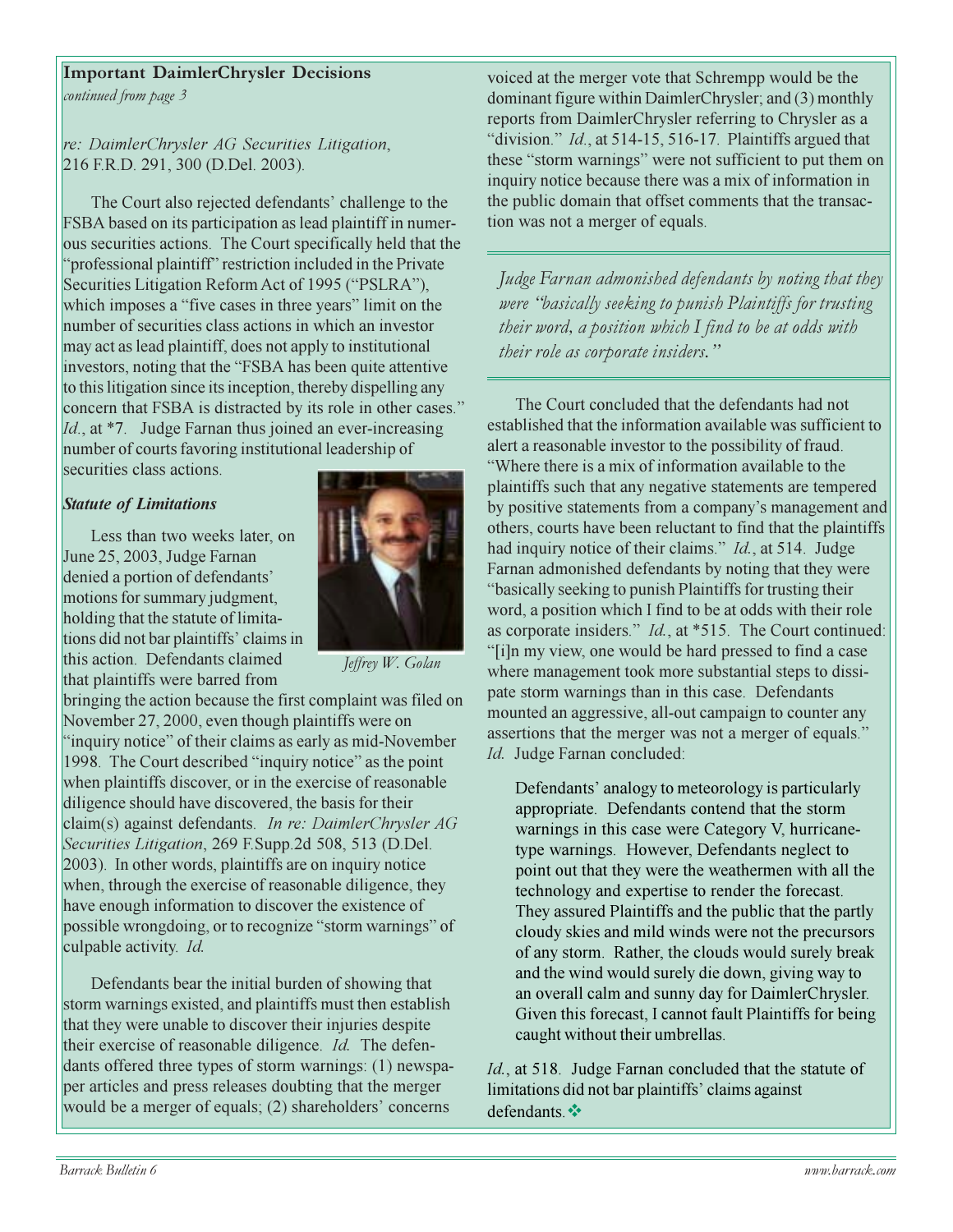## **Shed a Tier for Me: Strategic Tiering of D&O Insurance Harms Victims of Securities Fraud**

Gerald J. Rodos Partner, Barrack, Rodos & Bacine

David E. Robinson Attorney, Barrack, Rodos & Bacine

When a securities fraud class action is settled for cash, the source of the cash is often "D&O insurance." But what is D&O insurance, who is it designed to protect and why does the coverage seem woefully inadequate when it comes time to settle a securities fraud class action? D&O insurance, or directors and officers liability insurance, is purchased by a company to cover the costs of lawsuits arising from the conduct of its officers and directors on behalf of the company. A company will purchase D&O insurance to avoid having to use its own funds to defend  $against - and settle - a challenge to the actions of its$ corporate managers. Thus, D&O insurance should protect the interests of both the corporation and its shareholders against the misdeeds of corporate officers. But that is often not the case.

In recent years, many corporations have structured their D&O insurance to impede access to a substantial portion of the insurance coverage by victims of a securities fraud. By reducing the insurance available for this purpose, it has become harder for securities fraud victims

to be compensated for their losses. "Strategic tiering" of D&O insurance - the purchase of smaller policies, or layers, of insurance instead of a single larger policy – has become "a useful" consideration in designing an effective risk management program" for corporations. See Feldman, Boris, "The Veil of Tiers: Shareholder Lawsuits and Strategic Insurance Layers" (1997).



David E. Robinson

#### As originally conceived, D&O

insurance permits a corporation to indemnify its corporate officials sued for their actions on behalf of the corporation. According to one insurance expert, the public policy behind D&O insurance rests on the premise that corporations conduct business in an honest, good-faith manner, and that insurance is needed in the unfortunate case where a rogue officer or director puts his or her own self-interest above those protected by fiduciary duty  $-$  the corporation's shareholders. Borgeest, Wayne E., "Directors and Officers Liability Insurance: A Primer," 629 PLI/LIT 135

(April 2000). In contrast, the premise of tiered  $D&O$ insurance is that this type of insurance exists to protect and insulate corporations, officers, and directors in cases of deceit or fraud by corporate insiders. Often, these policies are "self-liquidating," with the cost of defense paid from the policy proceeds. Parker, David B. and Hulse Vitlin, Linda, "The Role of Liability Insurance in Securities Litigation," 491 PLI/Corp 373, 410 (August 1, 1985).

The goal of both the insurance companies and of the insured company is to preserve – not pay out – as much of the insurance coverage as possible, either in defense costs or in settlement.

The existence and amount of D&O insurance coverage carried by a company come to the forefront when settlement discussions begin. In many cases, the insurer or its counsel will participate in the negotiations. *Id.* at 410. Each party to the negotiations has its own objectives. *Id.* at 413. The objective of claimants and their counsel is to obtain a maximum recovery at a minimum of expense to redress the wrongs suffered. *Id.* Defendants (including officers. directors, the corporate entity, and co-defendants) generally have three goals:  $(1)$  to minimize the ultimate loss;  $(2)$  to avoid future claims; and  $(3)$  to minimize the damage to their reputation and future business prospects that a big settlement would cause. *Id*. The insurer has its own objectives:  $(1)$  to resolve the claim cheaply;  $(2)$  to avoid future claims on the coverage; and (3) to avoid bad faith exposure. Id. at 414. To achieve these goals, corporations and their insurers use tiering, or layering, of several separate policies from separate insurers to maximize the *apparent* D&O insurance protection without actually increasing the likely recovery by defrauded shareholders.

How does it work? A corporation establishes its first tier of D&O insurance through an agreement with a primary carrier. Subsequent policies, provided by excess coverage carriers, are then stacked like building blocks on the base of the first tier. The hallmark of this structure requires one tier to be completely exhausted – whether through payment of defense costs or settlement with the plaintiffs – before funds from the next tier can be reached. Corporations pay lower premiums for the excess coverage, reflecting the reduced risk to the excess carrier.

Corporations can design a structure for primary and excess insurance policies to withstand an "attack" by plaintiffs' lawyers – which is really only the attempt to obtain adequate compensation for plaintiff class members